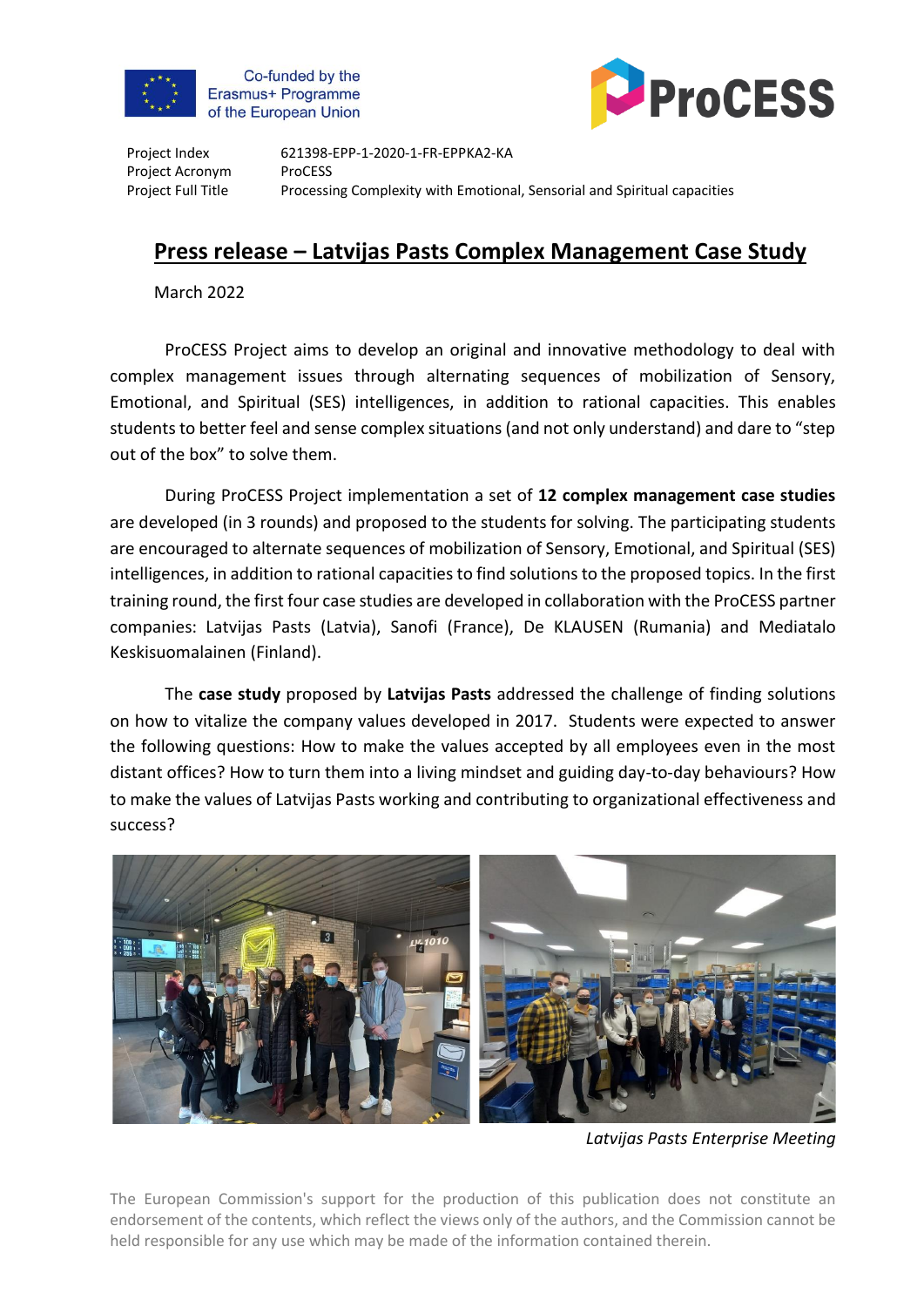

## Co-funded by the Erasmus+ Programme of the European Union



For solving the case study, 16 students were selected (four student teams) from each ProCESS partner university in September 2021. The activity on the projects started with a kickoff meeting – *Latvijas Pasts Enterprise Meeting* that was organized on the 11th and 12th of October in Riga, Latvia. The Enterprise Meeting included face to face activities at the Latvijas Pasts (attended by all students from RISEBA and one representant student from each partner university - JAMK, UCLy and TUCN) and online activities with the other participant students from partner universities. During these meetings the company coach and company experts presented the case study to the participant students. All teams had the opportunity to discuss with the company representatives about the topic, collect information and ask questions they thought will help them in solving the complex problem proposed by the company case. Participants also visited Latvian Post offices in Riga to familiarize with the situation on the place.



*SESS Workshops* 

After the enterprise meeting, all students evaluated their SES Skills using a set of questionnaires developed by PerformanSe, partner company form France in ProCESS Project. After this evaluation, all participating teams developed a synthesis report about the company and the issues raised by the complex management case, coached by academic and company coaches.

The students advance in solving the Latvijas Pasts case study was supported by a set of six SESS Workshops (devoted to training of the sensorial, emotional, and spiritual skills and capacities), organized by each partner university with the participation of all involved students, during October - December 2021. The workshops activities were coordinated by the SESS trainers, in the presence of both Company and Academic Coaches. After the third and the sixth workshops the students' SES Skills were reevaluated.

As part of solving the complex management case, each student team developed an interim report. The report was presented to the academic and company coaches after the 3<sup>rd</sup> workshop during the hybrid meeting, students` ideas were analyzed and they received feedback.

The European Commission's support for the production of this publication does not constitute an endorsement of the contents, which reflect the views only of the authors, and the Commission cannot be held responsible for any use which may be made of the information contained therein.